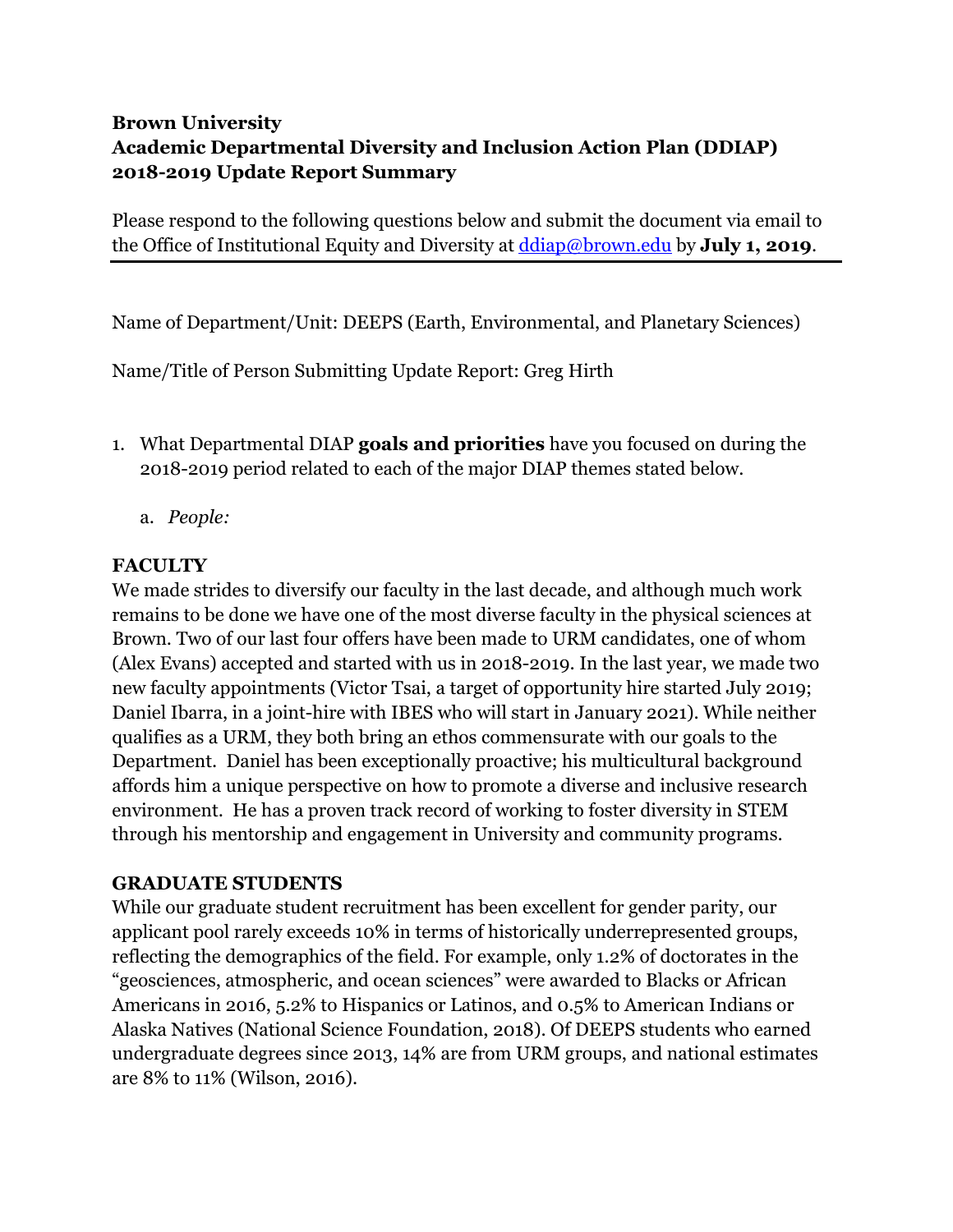This year we continued to have low numbers of HUG applicants ( $\sim$ 5%). We are making efforts to improve this for our program and in our field through recruiting efforts at targeted STEM conferences (e.g., SACNAS) and disciplinary conferences (e.g., American Geophysical Union meetings). We also re-designed a pamphlet to help communicate why geosciences is an interesting and lucrative career choice, what backgrounds students need to succeed in our program, and then details of our program.

In an effort to improve the pipeline of underrepresented students in the geosciences, in 2016 DEEPS initiated a partnership with the Leadership Alliance. The Leadership Alliance is a national consortium comprised of 36 PhD-granting Institutions, Minority-Serving Institutions and private industry dedicated to training and mentoring students from diverse cultural and academic backgrounds for competitive graduate programs and professional research-based careers. Our program brings undergraduates to DEEPS for nine-week summer research internships, plus networking and mentorship activities throughout the summer, culminating with the Leadership Alliance National Symposium. One student participated in 2016, six in 2017, and five in 2018; 58% of these students are from URM groups, 58% are women, and 67% are first generation college students.

**As a highlight for this year,** we were awarded an NSF Earth Sciences REU Site award to expand the program to *eight students for the next three summers*. We have successfully recruited an excellent group of eight students for the summer of 2019; 88% of these students are from URM groups, 75% are women, and 50% are first generation college students. Thirteen DEEPS faculty have participated as student mentors, indicating broad participation across the department.

Our graduate students also contribute enormously to efforts to make our department more diverse and inclusive. Our graduate students initiated (and lead) a Diversity Working Group (DWG) to (1) increase the visibility of the research and graduate program in DEEPS at Brown University; (2) help recruit more diverse talent to the applicant pool of the Ph.D. program; and (3) support and facilitate goals outlined in the department's Diversity and Inclusion Action Plan by promoting a more inclusive and representative graduate student body. This self-organized group has already been proactive in creating activities within the department and also participating in recruitment via national scientific conferences (AGU, LPSC, SACNAS and in the future NABG, AISES, and McNair).

## **Undergraduate Students**

Through discussions with the undergraduate representatives to our Departmental DIAP, this year's efforts with undergraduate students focused on mental health and inclusivity. In both cases, student representatives first presented ideas and survey results to our DIAP Committee, then following feedback and discussion with the DIAP, these students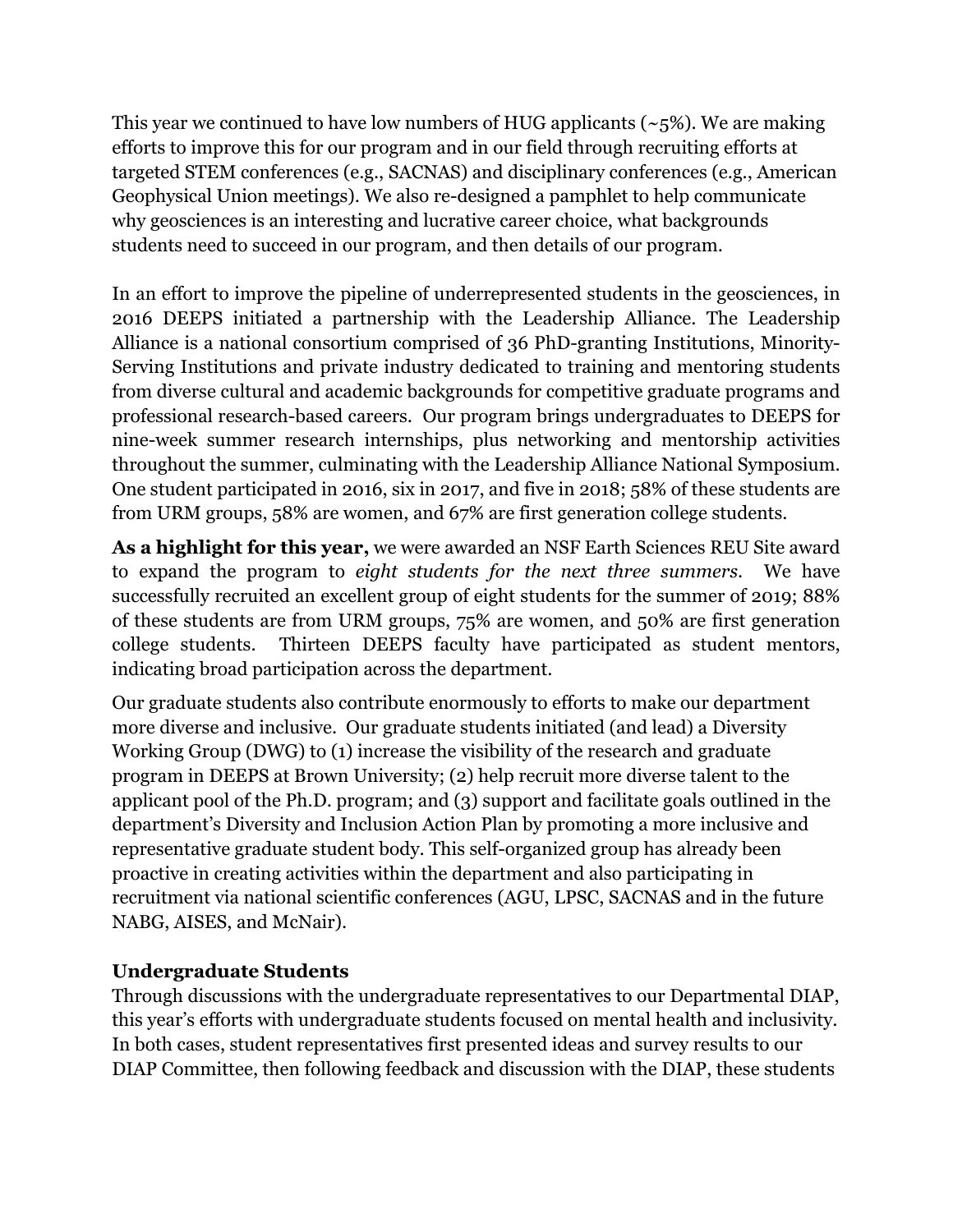led productive discussions with our entire faculty during our regularly scheduled faculty meetings.

b. *Curriculum:* What curricular offerings have been enhanced or have been developed? Note any changes that have been made to the concentration requirements. To what extent is inclusive pedagogy utilized and encouraged?

For curriculum, our primary focus has been on providing a more inclusive experience for our undergraduate students – with significant input and feedback developed through meetings with the students and our DIAP committee.

c. *Department Climate:* What efforts, if any, have been directed at understanding departmental climate? Comment on any new initiatives related to improving departmental cultural climate that has been implemented.

We have been active collecting work climate data for our Department in the previous four years; this year we focused on making progress on issues raised during 2017-2018. Improving work climate was a major focus for the Planetary Group in our Department, where a group of faculty and students proactively created a task force to address issues related to that sector of the Department. We are now in the process of incorporating many of the suggestions from the task force (compiled over the last several months) into a revised version of our Department's graduate student handbook. The most important issues deal with communication between graduate students and advisors, and a more straightforward process of how to address and communicate grievances. In conjunction with the report from our external review, we are developing more detailed narratives for graduate student mentorship to foster better understanding of expectations for graduate students.

Our graduate students are strongly community oriented, participating in a number of activities on and off campus. This is an important component of our success as it contributes to graduate students' experience at Brown and also contributes to their professional development and advancement in their careers. The graduate students lead a self-organized *GeoClub* that operates under the leadership of elected officers. The GeoClub meets as a group once per semester, and organizes activities year round. Highlights of this year's *social activities include*: a field trip for first year students; department orientation activities and welcome party; International potluck; Fall and Spring picnics; a hiking trip; a department wide softball game; and professional development seminars that include topics such as preparing fellowship applications. The students also elect 4 graduate student representatives who attend, contribute to, and summarize faculty meetings (when confidential information is not discussed) to the larger department student body. GeoClub officers also organize a *1st year mentoring*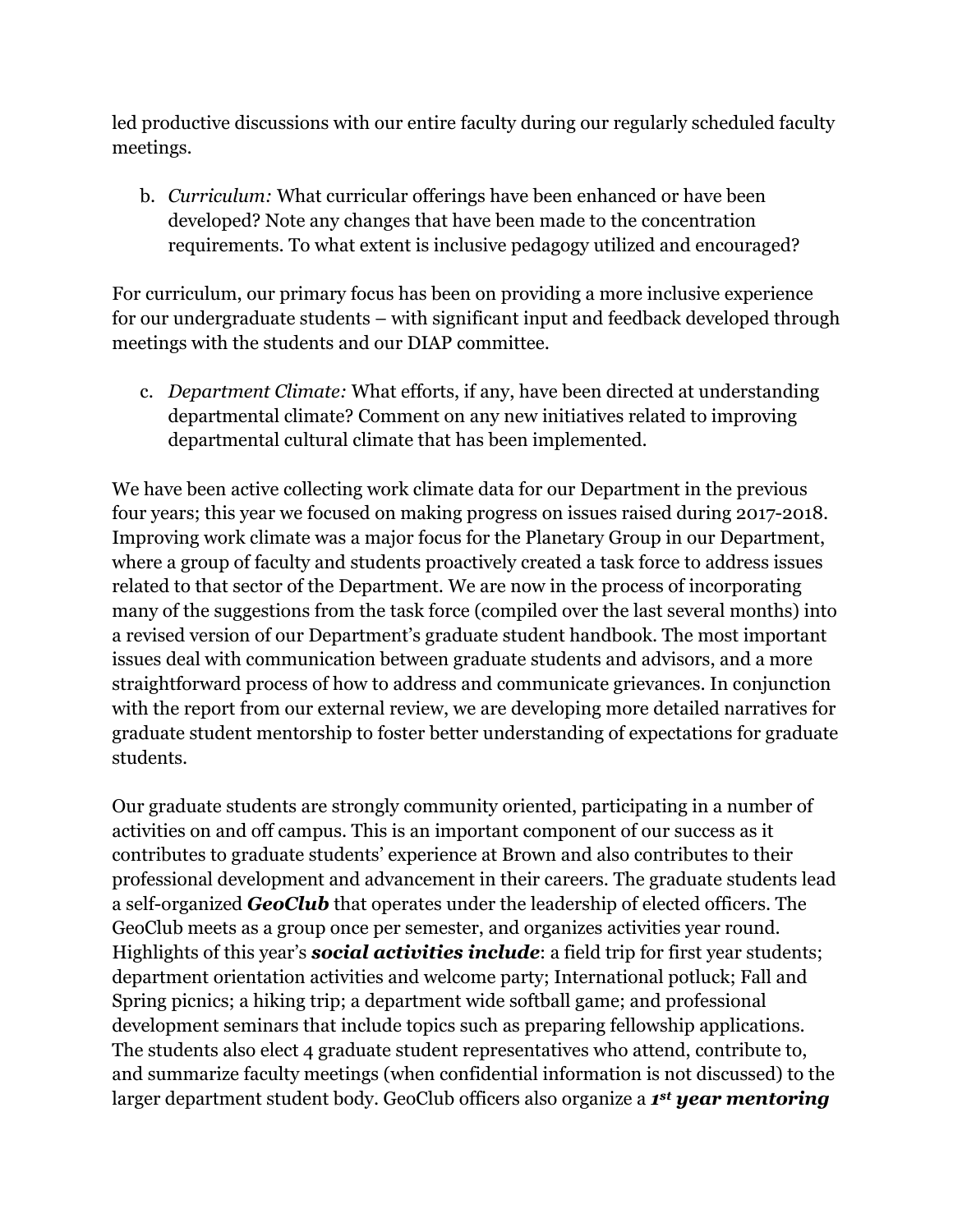*program*, matching incoming first year students with senior graduate students who participate in a mentoring relationship throughout the first year. Graduate students also actively engaged and provided feedback in 4 recent faculty searches in DEEPS and in collaboration with IBES.

- 2. Please describe the **process** by which you have continued to engage your department's faculty, students and staff in discussions of the implementation of your Departmental DIAP.
	- *a. Who takes a leadership role in the ongoing DDIAP work in your unit? Please discuss ways in which the work is or can be more equitably distributed.*

Our DDIAP committee is comprised of the Department Chair (Greg Hirth), Chair of Curriculum Committee (Ralph Milliken), Director of Graduate Studies (Meredith Hastings), Director of Undergraduate studies (Jan Tullis), Concentration advisors (James Russell and Karen Fischer), Graduate representatives to the faculty (four students, who attend our faculty meetings), a staff member (David Blair), Chairs of the graduate student's DWG, and two undergraduate appointees (one senior and one junior). The committee meets approximately once a semester (we met twice in 2018-2019) to discuss current climate-related topics and brainstorm for new ways to engage people across the Department, as well as assess goals and priorities for the Departmental DIAP. Beyond these meetings, the DIAP committee members separately and together have engaged the students and faculty in several ways via one on one discussions, group discussions and Department wide discussions.

The philosophy of our DDIAP Committee is to engage the faculty, students and staff in leadership positions across the wide spectrum of the Department. We will make a change for 2019-2020, bringing on a Chair of the committee; to date, the Department Chair has served as the Chair of the DDIAP.

b. If you have a DIAP Committee, please list the members of the committee and describe the role of the committee and how often they meet? See above

3. Please share **example(s) of positive outcome(s)** generated by the DIAP implementation work you have done to date.

Several examples are highlighted above; our engagement with the Leadership Alliance (bolstered by our recent REU award) is definitely a highlight. As Department Chair, I have noticed a greater appreciation of the importance of